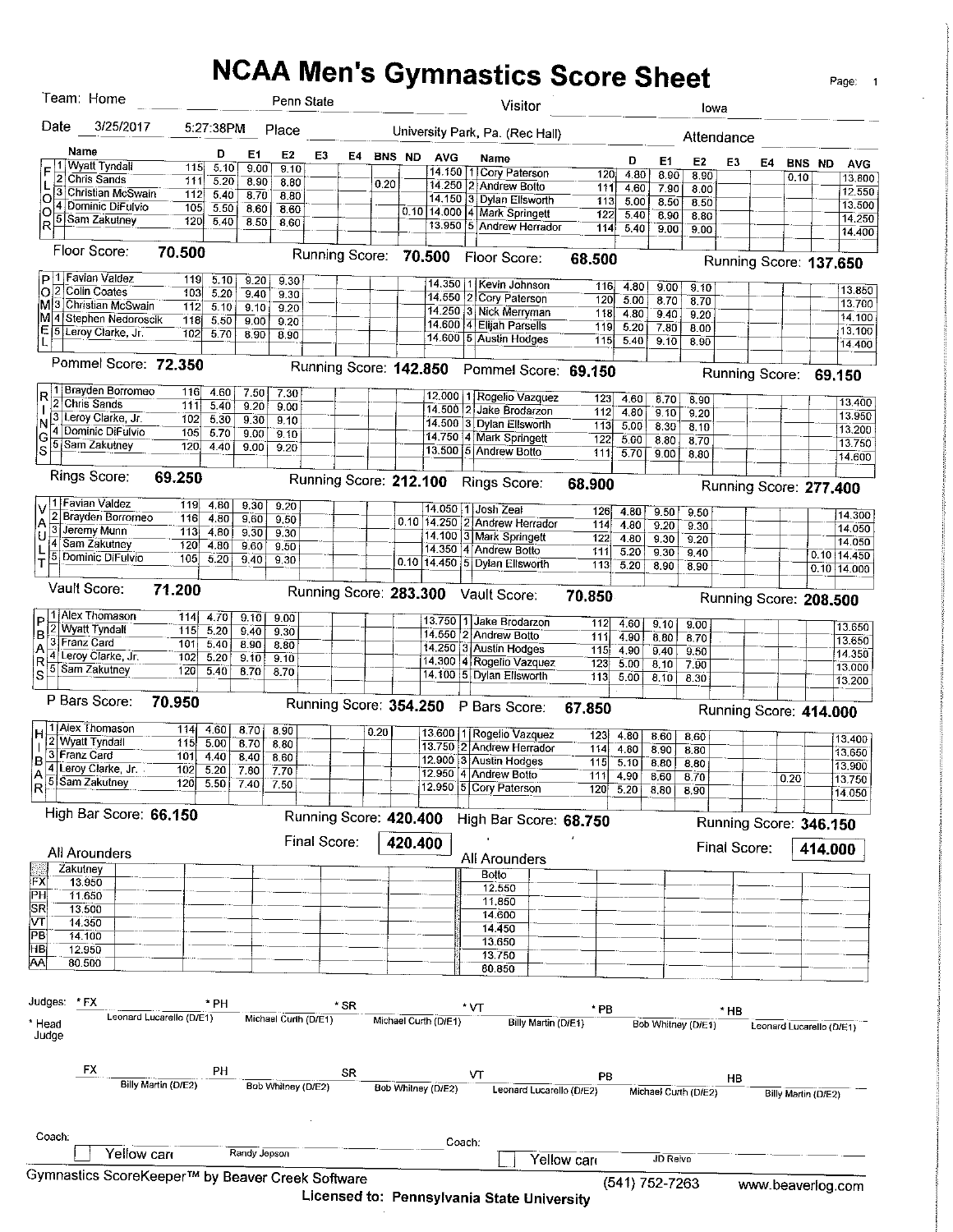# **Team Standing**

| Meet: PennState_lowa_03252017 |        |        |        |        |        |        | Page: 1          |
|-------------------------------|--------|--------|--------|--------|--------|--------|------------------|
| Date: 3/25/2017               |        |        |        |        |        |        | 3/25/2017 5:28pm |
| # Team Name                   | Floor  | Horse  | Rinas  | Vault  | Pbars  | Bar    | Final            |
| Penn State                    | 70.500 | 72.350 | 69.250 | 71.200 | 70.950 | 66.150 | 420,400          |
| 2 Iowa                        | 68,500 | 69.150 | 68.900 | 70.850 | 67.850 | 68.750 | 414.000          |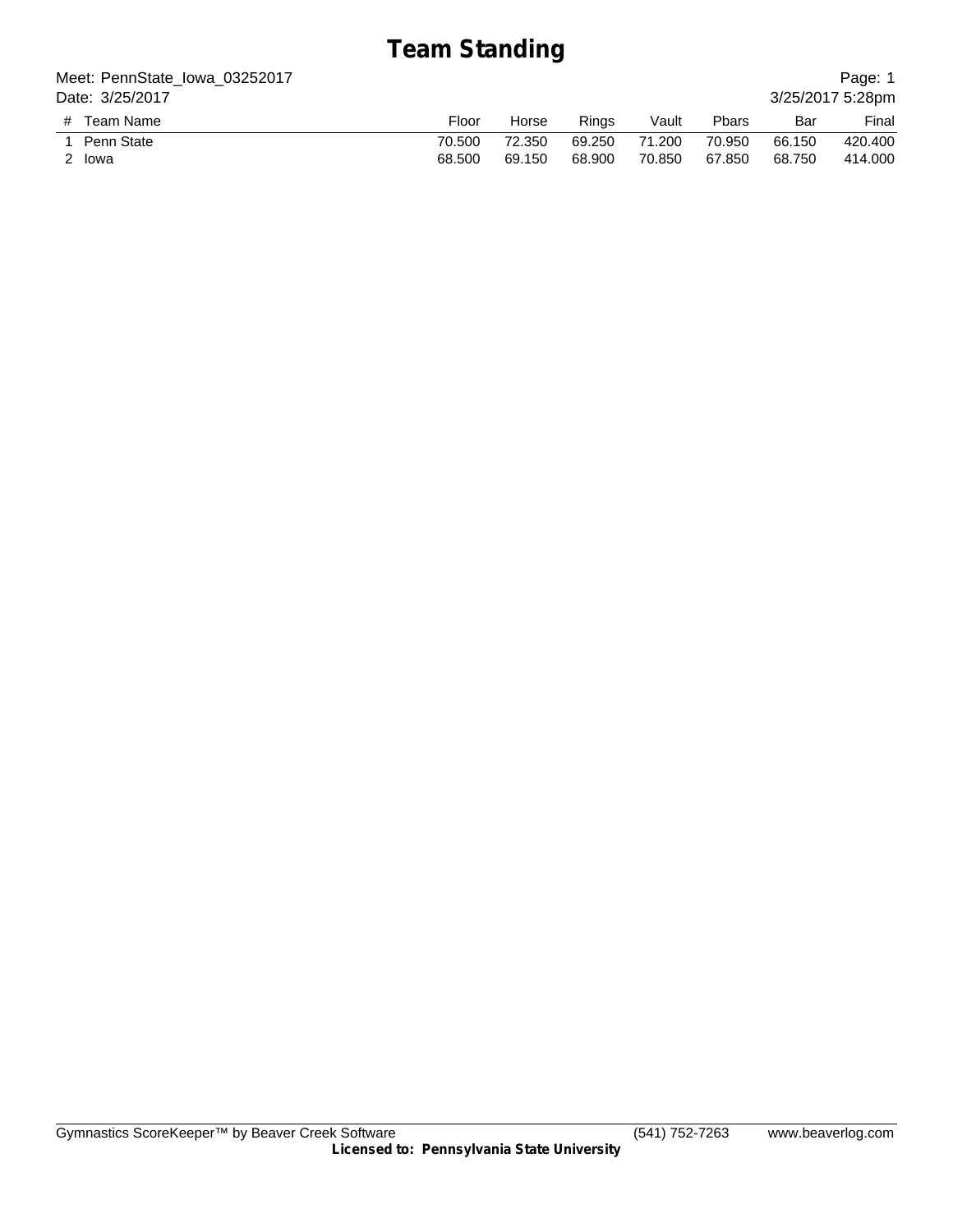## **Team Results Detail**

Meet: PennState\_Iowa\_03252017 Page: 1 Date: 3/25/2017 3:28pm

|      | <b>Penn State</b>        |         |        |        |        |        |        |        | Place: 1  |
|------|--------------------------|---------|--------|--------|--------|--------|--------|--------|-----------|
| Num. | Name                     |         | Floor  | Horse  | Rings  | Vault  | Pbars  | Bar    | AllAround |
| 101  | <b>Franz Card</b>        |         |        |        |        |        | 14.250 | 12,900 |           |
| 102  | Leroy Clarke, Jr.        |         |        | 14.600 | 14.500 |        | 14.300 | 12.950 |           |
| 103  | <b>Colin Coates</b>      |         |        | 14.550 |        |        |        |        |           |
| 105  | Dominic DiFulvio         |         | 14.000 |        | 14.750 | 14.450 |        |        |           |
| 111  | <b>Chris Sands</b>       |         | 14.250 |        | 14.500 |        |        |        |           |
| 112  | <b>Christian McSwain</b> |         | 14.150 | 14.250 |        |        |        |        |           |
| 113  | Jeremy Munn              |         |        |        |        | 14.100 |        |        |           |
| 114  | Alex Thomason            |         |        |        |        |        | 13.750 | 13.600 |           |
| 115  | <b>Wyatt Tyndall</b>     |         | 14.150 |        |        |        | 14.550 | 13.750 |           |
| 116  | Brayden Borromeo         |         |        |        | 12.000 | 14.250 |        |        |           |
| 118  | Stephen Nedoroscik       |         |        | 14.600 |        |        |        |        |           |
| 119  | <b>Favian Valdez</b>     |         |        | 14.350 |        | 14.050 |        |        |           |
| 120  | Sam Zakutney             |         | 13.950 | 11.650 | 13.500 | 14.350 | 14.100 | 12.950 | 80.500    |
|      |                          | Totals: | 70.500 | 72.350 | 69.250 | 71.200 | 70.950 | 66.150 | 420.400   |
| lowa |                          |         |        |        |        |        |        |        | Place: 2  |
| Num. | Name                     |         | Floor  | Horse  | Rings  | Vault  | Pbars  | Bar    | AllAround |
| 111  | <b>Andrew Botto</b>      |         | 12.550 | 11.850 | 14.600 | 14.450 | 13.650 | 13.750 | 80.850    |
| 112  | Jake Brodarzon           |         |        |        | 13.950 |        | 13.650 |        |           |
| 113  | Dylan Ellsworth          |         | 13.500 |        | 13.200 | 14.000 | 13.200 |        |           |
| 114  | Andrew Herrador          |         | 14.400 |        |        | 14.050 |        | 13.650 |           |
| 115  | <b>Austin Hodges</b>     |         |        | 14.400 |        |        | 14.350 | 13.900 |           |
| 116  | Kevin Johnson            |         |        | 13.850 |        |        |        |        |           |
| 118  | Nick Merryman            |         |        | 14.100 |        |        |        |        |           |
| 119  | <b>Elijah Parsells</b>   |         |        | 13.100 |        |        |        |        |           |
| 120  | Cory Paterson            |         | 13,800 | 13.700 |        |        |        | 14.050 |           |
| 122  | Mark Springett           |         | 14.250 |        | 13.750 | 14.050 |        |        |           |
| 123  | Rogelio Vazquez          |         |        |        | 13.400 |        | 13.000 | 13.400 |           |
| 126  | Josh Zeal                |         |        |        |        | 14.300 |        |        |           |

Totals: 68.500 69.150 68.900 70.850 67.850 68.750 414.000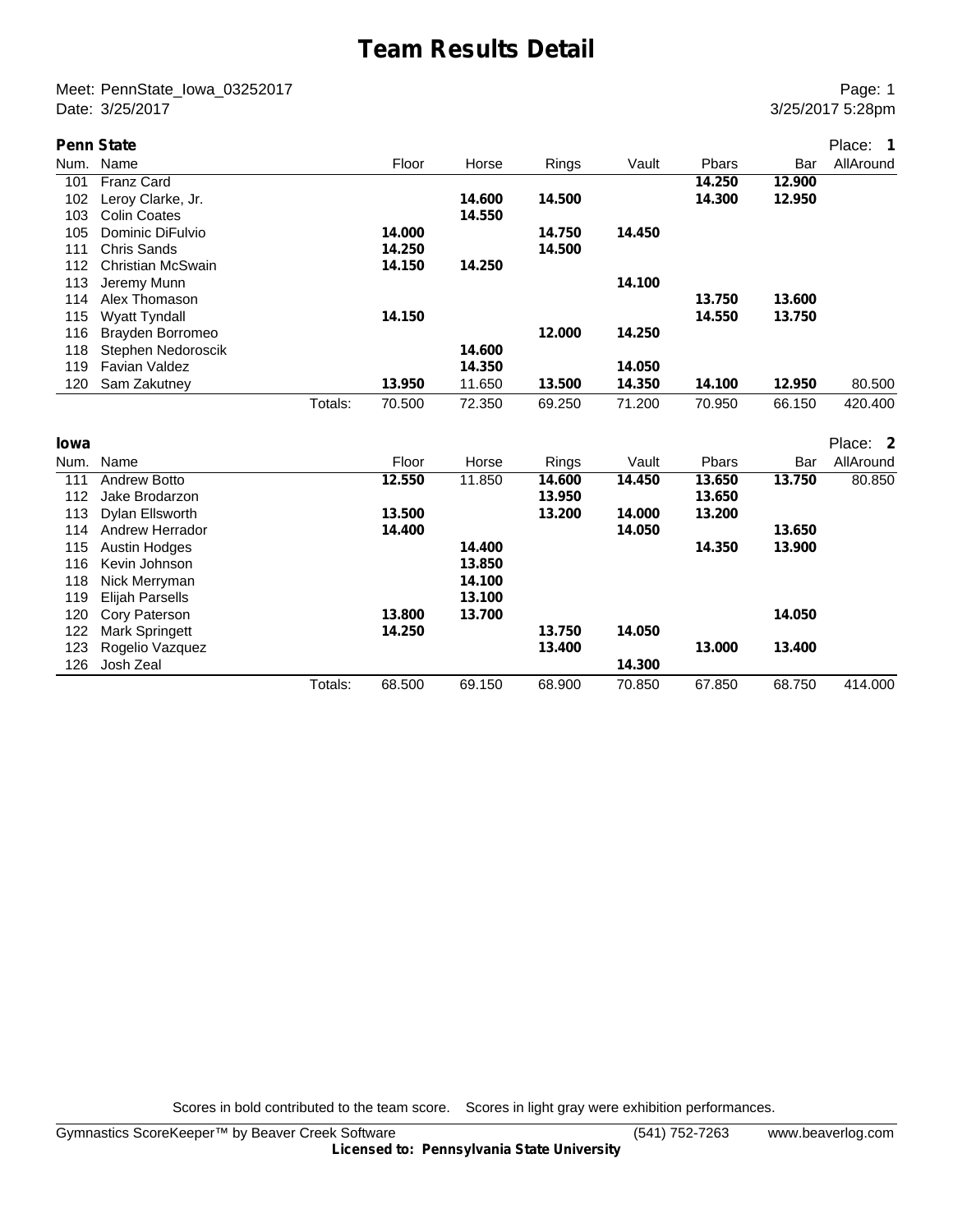## **Individual Results on Floor Exercise**

Meet: PennState\_Iowa\_03252017 Date: 3/25/2017

Page: 1 3/25/2017 5:28pm

|    | Place Number HTR* Name |                          | Team Name  | Score  |
|----|------------------------|--------------------------|------------|--------|
|    | 114                    | Andrew Herrador          | Iowa       | 14.400 |
| 2  | 111                    | P Chris Sands            | Penn State | 14.250 |
| 2  | 122                    | <b>Mark Springett</b>    | lowa       | 14.250 |
| 4  | 115                    | <b>Wyatt Tyndall</b>     | Penn State | 14.150 |
| 4  | 112                    | <b>Christian McSwain</b> | Penn State | 14.150 |
| 6  | 105                    | Dominic DiFulvio         | Penn State | 14.000 |
| 7  | 120                    | Sam Zakutney             | Penn State | 13.950 |
| 8  | 120                    | Cory Paterson            | Iowa       | 13.800 |
| 9  | 113                    | Dylan Ellsworth          | Iowa       | 13.500 |
| 10 | 111                    | <b>Andrew Botto</b>      | Iowa       | 12.550 |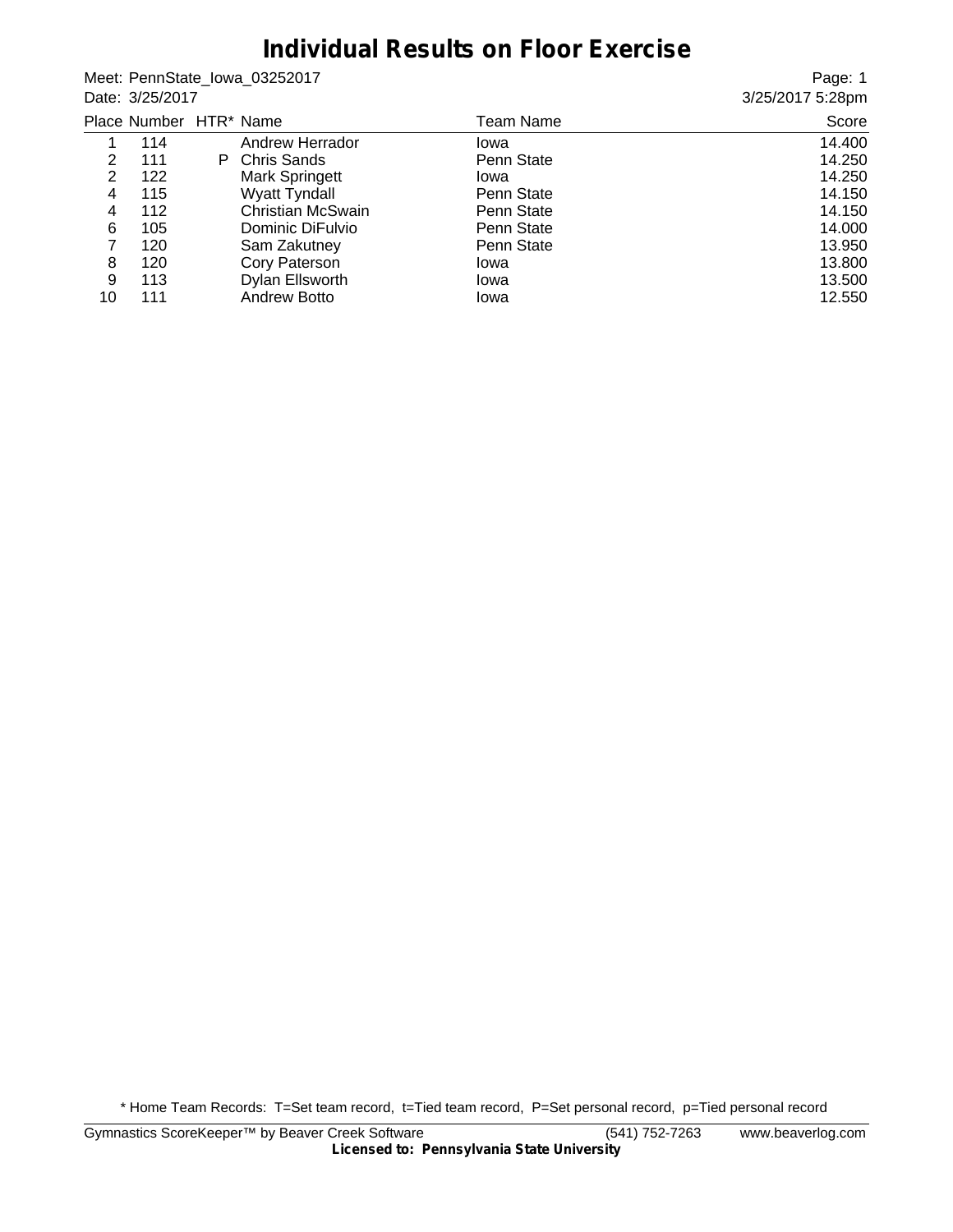## **Individual Results on Pommel Horse**

Meet: PennState\_Iowa\_03252017 Date: 3/25/2017

Page: 1 3/25/2017 5:28pm

|    | Place Number HTR* Name |    |                     | Team Name  | Score  |
|----|------------------------|----|---------------------|------------|--------|
|    | 118                    |    | Stephen Nedoroscik  | Penn State | 14.600 |
|    | 102                    |    | Leroy Clarke, Jr.   | Penn State | 14.600 |
| 3  | 103                    |    | <b>Colin Coates</b> | Penn State | 14.550 |
| 4  | 115                    |    | Austin Hodges       | Iowa       | 14.400 |
| 5  | 119                    | P. | Favian Valdez       | Penn State | 14.350 |
| 6  | 112                    |    | Christian McSwain   | Penn State | 14.250 |
| 7  | 118                    |    | Nick Merryman       | Iowa       | 14.100 |
| 8  | 116                    |    | Kevin Johnson       | Iowa       | 13.850 |
| 9  | 120                    |    | Cory Paterson       | Iowa       | 13.700 |
| 10 | 119                    |    | Elijah Parsells     | Iowa       | 13.100 |
| 11 | 111                    |    | <b>Andrew Botto</b> | Iowa       | 11.850 |
| 12 | 120                    |    | Sam Zakutney        | Penn State | 11.650 |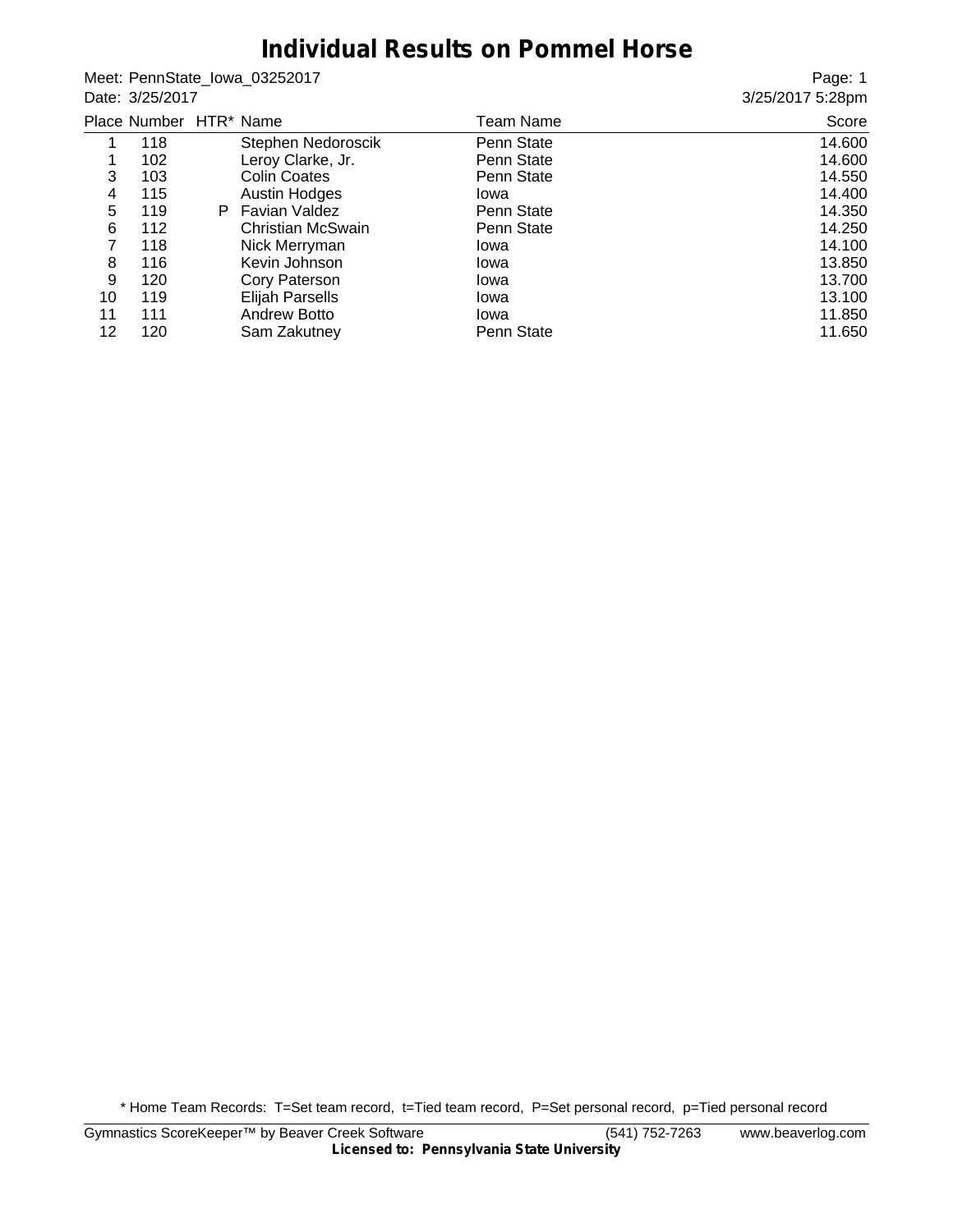#### **Individual Results on Rings**

Meet: PennState\_Iowa\_03252017 Date: 3/25/2017

Page: 1 3/25/2017 5:28pm

|    | Place Number HTR* Name |   |                         | Team Name  | Score  |
|----|------------------------|---|-------------------------|------------|--------|
|    | 105                    |   | Dominic DiFulvio        | Penn State | 14.750 |
| 2  | 111                    |   | <b>Andrew Botto</b>     | Iowa       | 14.600 |
| 3  | 111                    |   | P Chris Sands           | Penn State | 14.500 |
| 3  | 102                    |   | Leroy Clarke, Jr.       | Penn State | 14.500 |
| 5  | 112                    |   | Jake Brodarzon          | Iowa       | 13.950 |
| 6  | 122                    |   | <b>Mark Springett</b>   | Iowa       | 13.750 |
| 7  | 120                    |   | Sam Zakutney            | Penn State | 13.500 |
| 8  | 123                    |   | Rogelio Vazquez         | Iowa       | 13.400 |
| 9  | 113                    |   | Dylan Ellsworth         | Iowa       | 13.200 |
| 10 | 116                    | P | <b>Brayden Borromeo</b> | Penn State | 12.000 |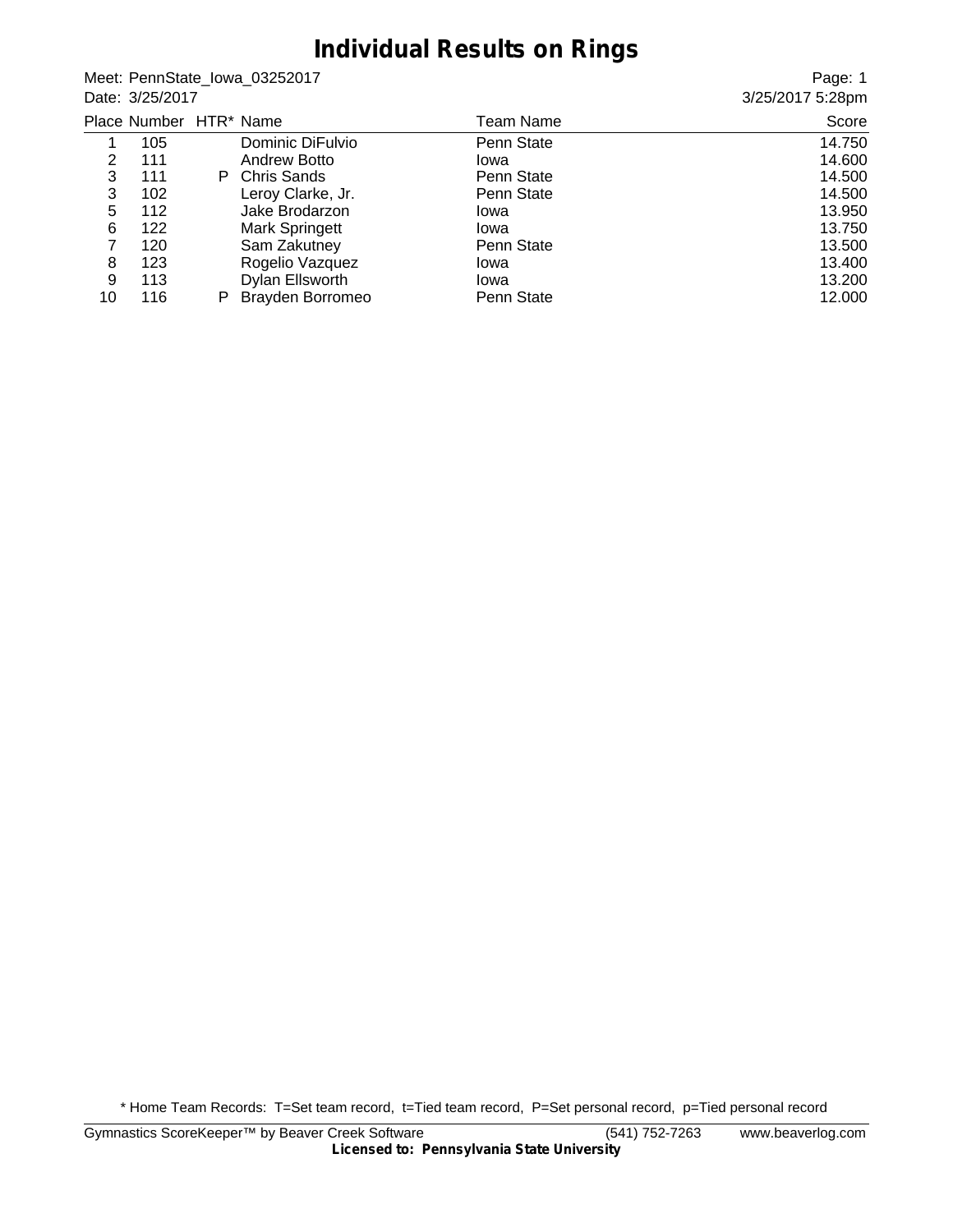#### **Individual Results on Vault**

Meet: PennState\_Iowa\_03252017 Date: 3/25/2017

Page: 1 3/25/2017 5:28pm

|    | Place Number HTR* Name |    |                         | Team Name  | Score  |
|----|------------------------|----|-------------------------|------------|--------|
|    | 105                    |    | Dominic DiFulvio        | Penn State | 14.450 |
|    | 111                    |    | Andrew Botto            | lowa       | 14.450 |
| 3  | 120                    | P. | Sam Zakutney            | Penn State | 14.350 |
| 4  | 126                    |    | Josh Zeal               | Iowa       | 14.300 |
| 5  | 116                    | P. | <b>Brayden Borromeo</b> | Penn State | 14.250 |
| 6  | 113                    |    | Jeremy Munn             | Penn State | 14.100 |
| 7  | 119                    | D. | Favian Valdez           | Penn State | 14.050 |
|    | 114                    |    | Andrew Herrador         | Iowa       | 14.050 |
|    | 122                    |    | <b>Mark Springett</b>   | Iowa       | 14.050 |
| 10 | 113                    |    | Dylan Ellsworth         | Iowa       | 14.000 |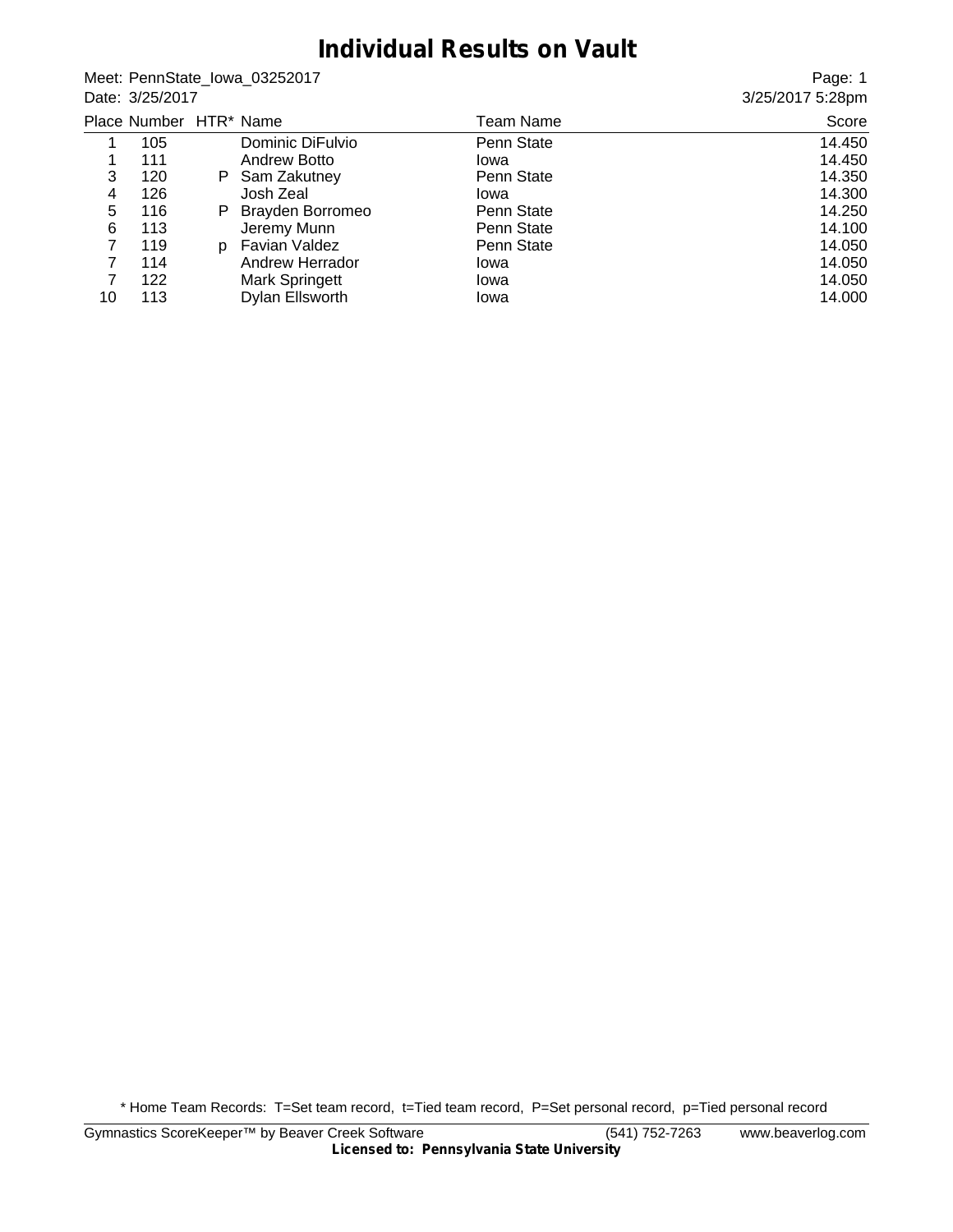#### **Individual Results on Parallel Bars**

Meet: PennState\_Iowa\_03252017 Date: 3/25/2017

Page: 1 3/25/2017 5:28pm

|    | Place Number HTR* Name |    |                      | Team Name  | Score  |
|----|------------------------|----|----------------------|------------|--------|
|    | 115                    | P  | <b>Wyatt Tyndall</b> | Penn State | 14.550 |
| 2  | 115                    |    | Austin Hodges        | lowa       | 14.350 |
| 3  | 102                    |    | Leroy Clarke, Jr.    | Penn State | 14.300 |
| 4  | 101                    |    | <b>Franz Card</b>    | Penn State | 14.250 |
| 5  | 120                    |    | Sam Zakutney         | Penn State | 14.100 |
| 6  | 114                    | P. | Alex Thomason        | Penn State | 13.750 |
| 7  | 112                    |    | Jake Brodarzon       | Iowa       | 13.650 |
|    | 111                    |    | Andrew Botto         | Iowa       | 13.650 |
| 9  | 113                    |    | Dylan Ellsworth      | Iowa       | 13.200 |
| 10 | 123                    |    | Rogelio Vazquez      | Iowa       | 13.000 |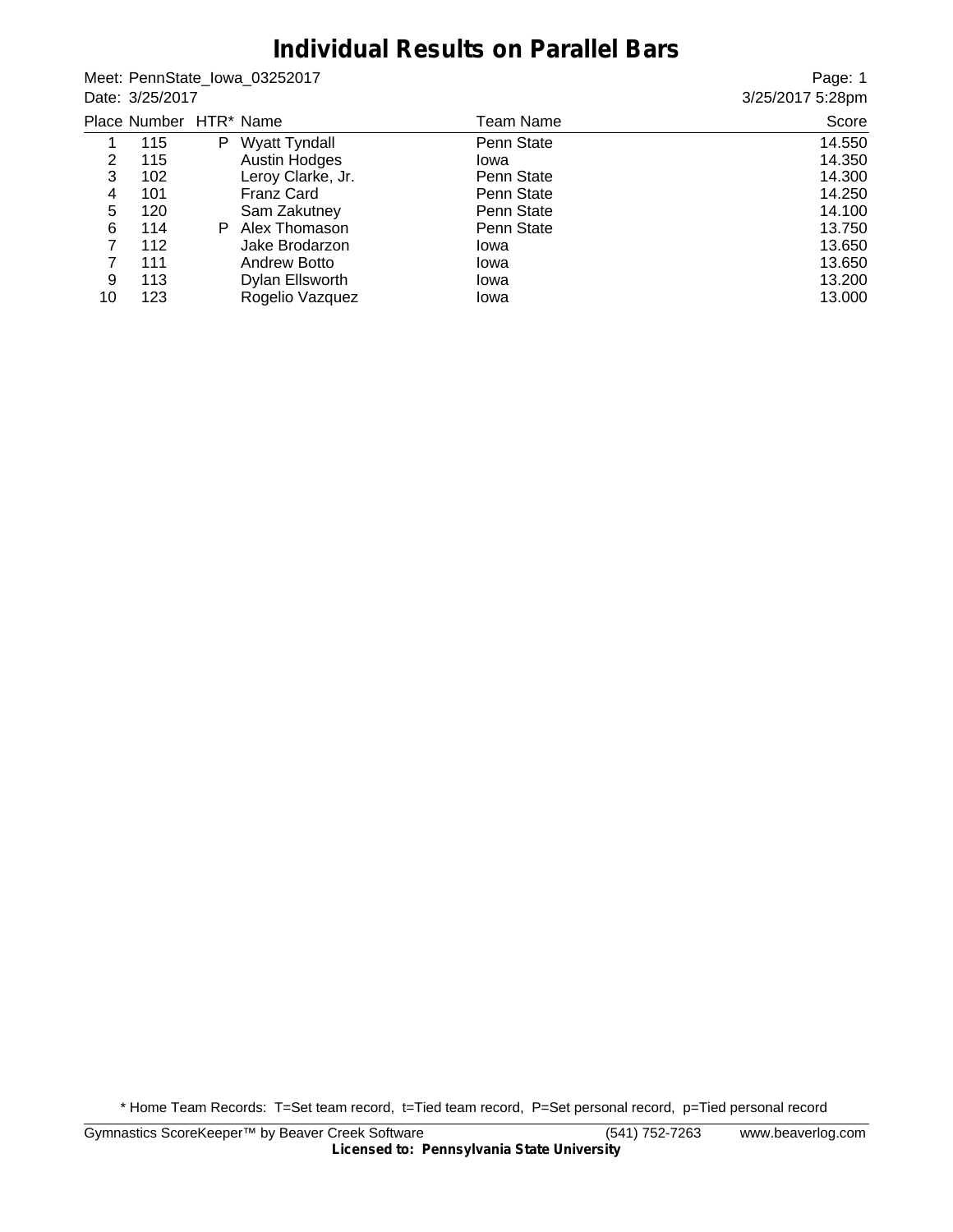## **Individual Results on Horizontal Bar**

Meet: PennState\_Iowa\_03252017 Date: 3/25/2017

Page: 1 3/25/2017 5:28pm

|    | Place Number HTR* Name |    |                      | Team Name  | Score  |
|----|------------------------|----|----------------------|------------|--------|
|    | 120                    |    | Cory Paterson        | Iowa       | 14.050 |
| 2  | 115                    |    | <b>Austin Hodges</b> | Iowa       | 13.900 |
| 3  | 115                    |    | <b>Wyatt Tyndall</b> | Penn State | 13.750 |
| 3  | 111                    |    | Andrew Botto         | Iowa       | 13.750 |
| 5  | 114                    |    | Andrew Herrador      | Iowa       | 13.650 |
| 6  | 114                    | P. | Alex Thomason        | Penn State | 13.600 |
| 7  | 123                    |    | Rogelio Vazquez      | Iowa       | 13.400 |
| 8  | 102                    |    | Leroy Clarke, Jr.    | Penn State | 12.950 |
| 8  | 120                    |    | Sam Zakutney         | Penn State | 12.950 |
| 10 | 101                    |    | <b>Franz Card</b>    | Penn State | 12.900 |
|    |                        |    |                      |            |        |